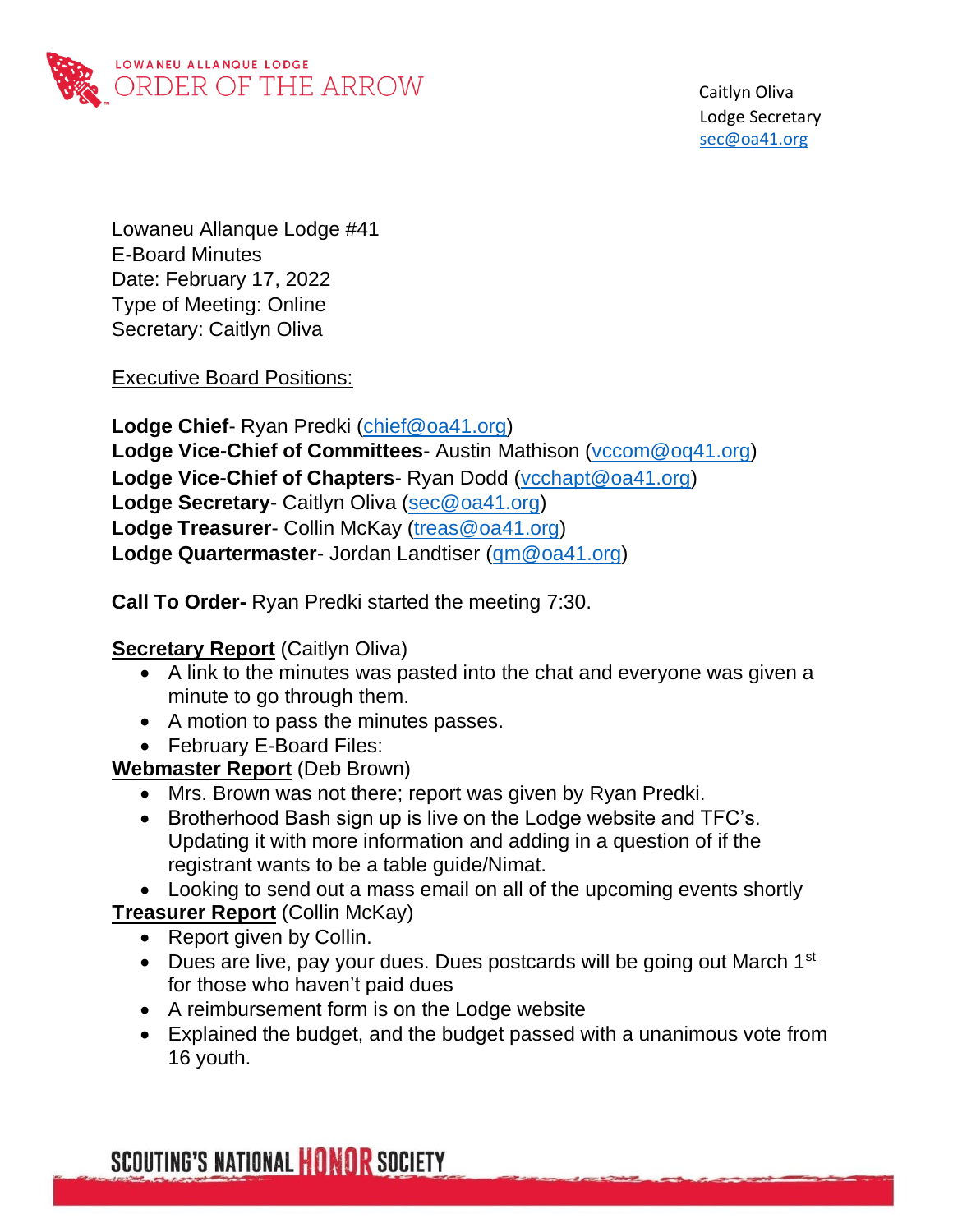

• The Lodge has sufficient funds. There is currently around \$112,000 in the bank.

#### **Quartermaster Report** (Jordan Lantiser)

- Report given by Jordan
- Shared the NOAC patch set design, said it was being sent in to be digitized. Every attendee is getting 2 sets, working on an order form and order limit for extra sets.
- Currently working with Nico on NOAC attire. Trying to get each attendee two shirts and a hat with the option of ordering more. Looking at numbers for the price point.
- Mr. Bruns didn't have anything to add.

# **Chapter Reports** (Ryan Dodd)

- Chapters were very busy this month.
- Lucas Wilson was elected as the Potawatomi Chapter Chief
	- a. Chippewa
		- 1. Report given by Tim Treacy
		- 2. Last meeting was Feb.  $10<sup>th</sup>$  and ran by Michael Halter
		- 3. 8 youth and 2 adults were in attendance due to a Lodgemaster issue with emails
		- 4. Elections and ceremonies were discussed, and games were played
		- 5. Klondike was held February  $5<sup>th</sup>$ , 9 youth and 3 adults were in attendance
		- 6. Most Arrowmen they talked to pay their dues but unable to come to meetings
		- 7. 12 elections are done, 24 are scheduled, and 35 youth were elected
		- 8. Looking to help with the Chippewa Camporee in May
		- 9. Next meeting is on March  $10<sup>th</sup>$  at First Presbyterian Church in Wheaton at 7pm.
	- b. Ottawa
		- 1. Report given by Ryan Dodd
		- 2. Last meeting was held on February 2nd
		- 3. 8 people attended
		- 4. Interesting in Ceremonies, reaching out to Michael for more information
		- 5. Making plans for a meet up at Spring Fellowship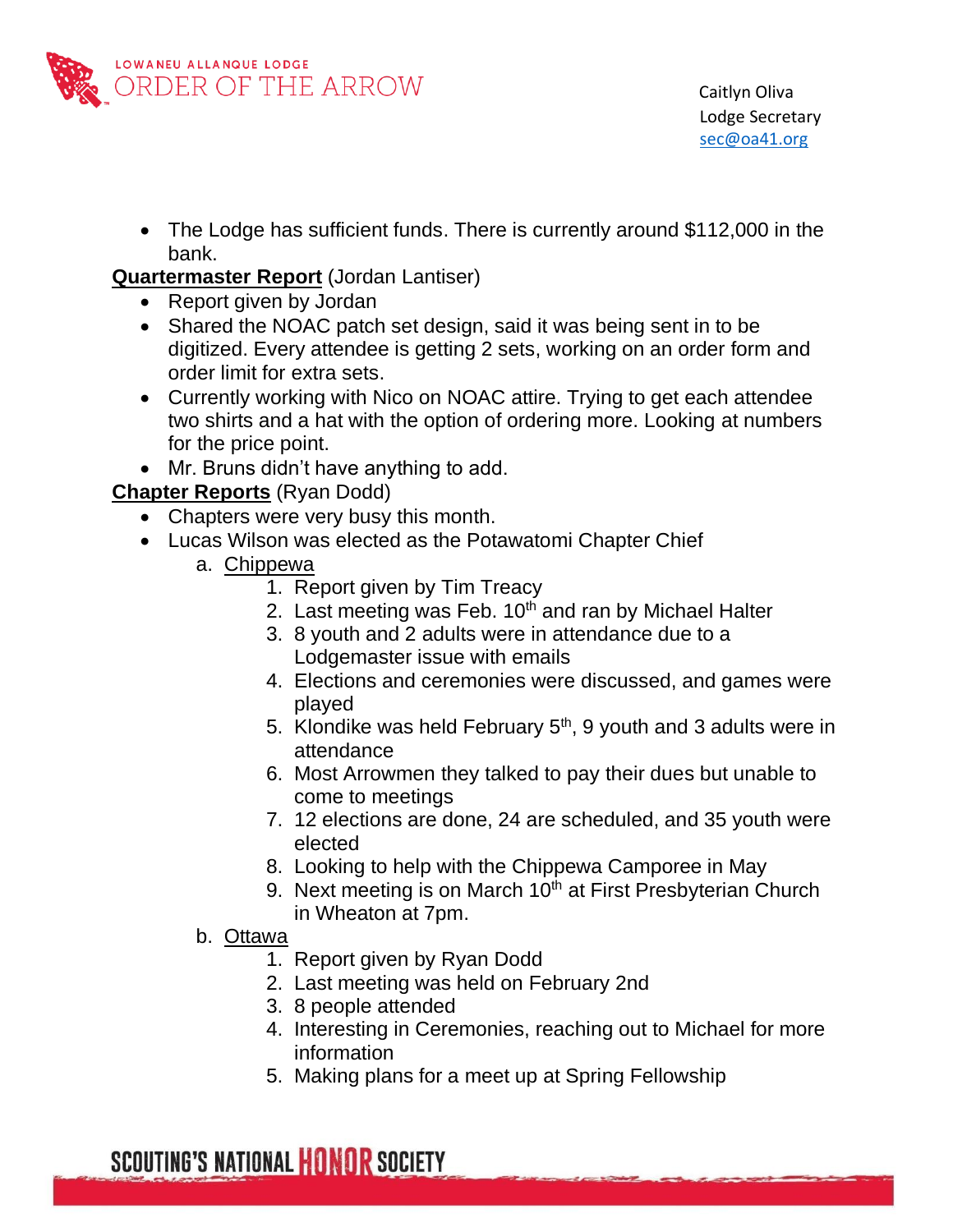

- 6. Planning Chapter service events
- 7. 5 elections have been completed, there is no sign up but email JJ for more information and to help
- 8. Next meeting will be on March 2<sup>nd</sup> at the Baker Community Center in St. Charles at 7pm.
- c. Potawatomi
	- 1. Report given by Lucas Wilson
	- 2. Last meeting was February  $10<sup>th</sup>$  where 9 youth and 3 adults attended.
	- 3. Went over old and new business and decorated cookies for Valentine's Day
	- 4. Held an election where Lucas Wilson was elected as chief, Logan Hockings has become a Vice Chief and \_\_\_ Allen is Secretary.

#### **Committee Reports** (Austin Mathison)

- There is a committee interest form in the February Lodge Files. An email will go out shortly with the form for people to join committees.
- American Indian Affairs- (Michael Halter**)**
	- o Report given by Austin
	- o Nothing new to report, currently getting ready for Brotherhood Bash.
- Activities (Neave McConnell)
	- o Report given by Neave
	- o Currently planning activities for Brotherhood Bash
	- o Once Bash is done, Spring Fellowship planning will begin
- Awards- (Mr. Roger Johnson)
	- o Nothing to report
- Brotherhood- (Jacob Wilson)
	- o Report given by Jacob
	- o Brotherhood Bash is being planned
- Elangomat- (Tad Pierski)
	- o Report given by Austin
	- o Looking for Nimats and table guides for Brotherhood Bash, and Elangomats for Spring Fellowship
	- o If interested reach out to Tad.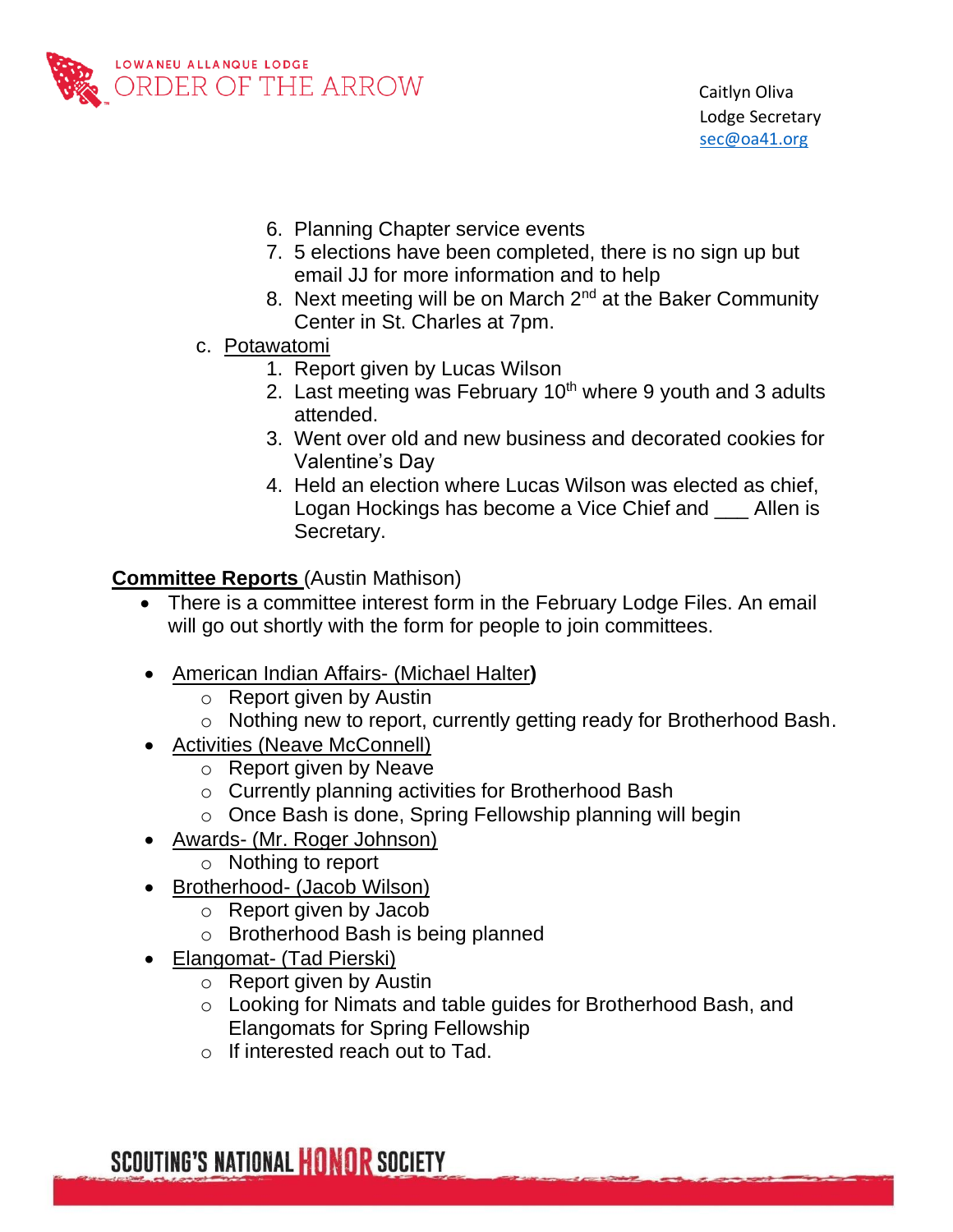

- o There is a section on the sign up for Brotherhood Bash for you to indicate if you would like to be a Nimat.
- Grounds- (Luke Matasek)
	- o Report given by Luke
	- o Preparing for Brotherhood Bash and Spring Fellowship
	- o The Grounds manual has been updated. It is being set to Auston to het it into the Lodge Google Drive
	- o Currently training Grounds committee members to continue
- Inductions- (Lucas Wilson)
	- o Report given by Lucas
	- o 28 elections done, 56 scheduled
		- Chippewa: Caitlyn Oliva- [olicai420@gmail.com](mailto:olicai420@gmail.com)
		- **Ottawa: JJ Frazier- [jj.frazer@hotmail.com](mailto:jj.frazer@hotmail.com)**
		- Potawatomi: Ryan Dodd- [ryandodd0115@gmail.com](mailto:ryandodd0115@gmail.com)
		- Lodge: Lucas Wilson- [lawilson5136@gmail.com](mailto:lawilson5136@gmail.com)
- Service- (Eddie Ouimet)
	- o Nothing to report
- Vigil- (Nico Lamb and Colin Cain)
	- o Report given by Nico
	- o Fill out a Vigil Nomination form if you know someone who should be nominated. Forms can be found on the Lodge Website. Mail them to the St. Charles Scout Shop.

Due to the meeting being online, Committee Breakout Session was not held this month.

# **New Business**

- NOAC
	- $\circ$  July 25<sup>th</sup>-30<sup>th</sup> at the University of Tennessee in Knoxville
	- $\circ$  The price is currently \$750
	- o Pushing forwards on T-shirt designs.
	- o Reach out to Nico Lamb or Mr. Gley with questions
	- $\circ$  Sign-up can be found on the Lodge website
	- o Scholarship forms are still available and still being awarded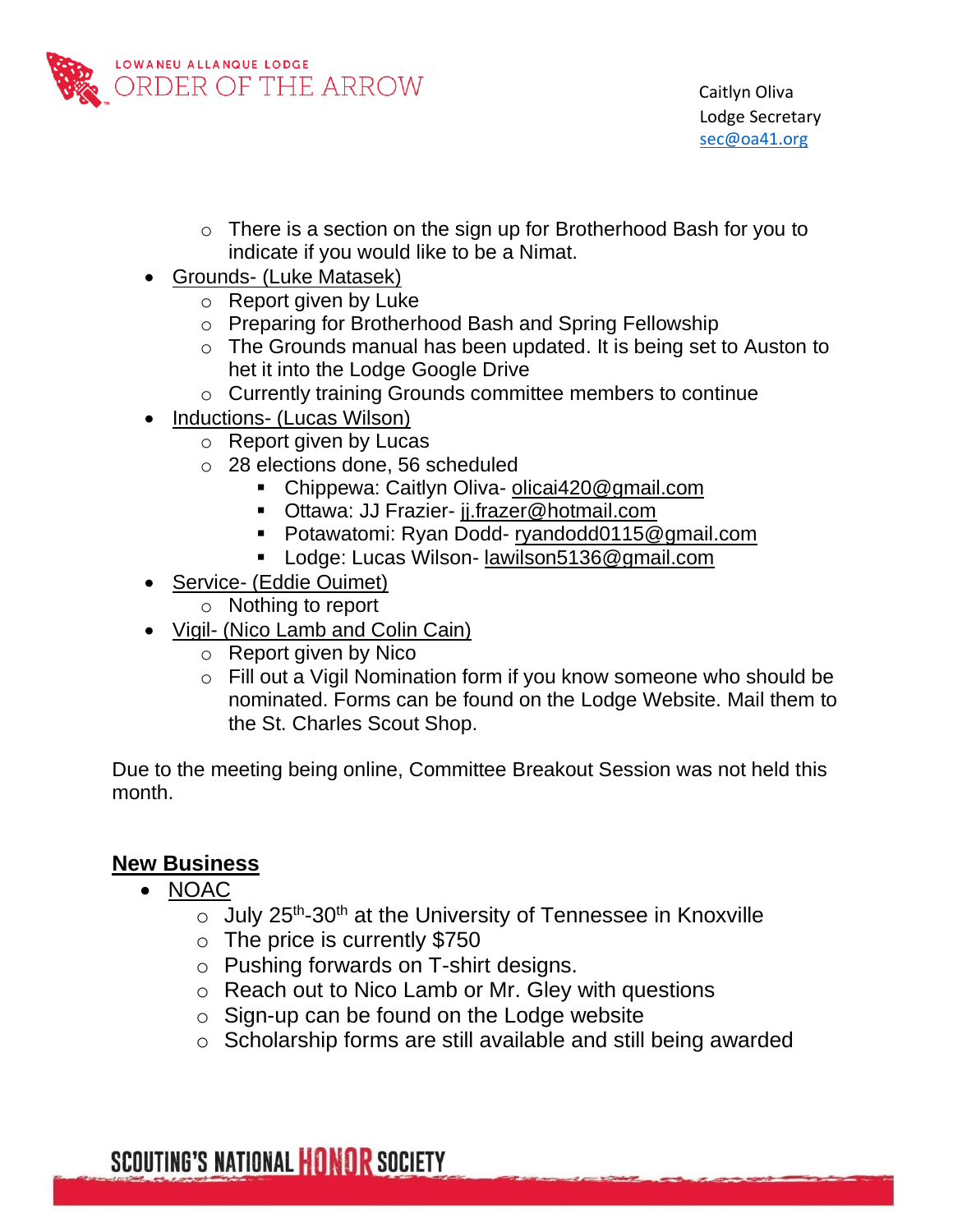

- o There is no limit on how many we can bring this year, youth and adult.
- Elections
	- o 56% of elections have been scheduled Lodge-wide, 28 are done and 24% are posted
	- o Chippewa: 57% scheduled, 33% done, 32% posted, and 42 youth elected
	- o Ottawa: 22 requested, 57% scheduled, 20% completed, 11% posted
	- o Potawatomi: 53% scheduled, 29% dine, 24% posted and 11 candidates elected.
	- o Kyle Waiss was also available to take questions on the new national election policies.
		- The new policy of announcing results the night of was released in the Polestar Training. National is working on informing leaders and it was promoted at National Council of Chiefs. Nation has researched and the trend is Lodges that tell the candidates the night of the election have greater conversion and induction rates compared to Lodges that only do call outs.
		- All of the information is found on the Polestar training video and packet. Callouts are important and will still be a thing.
		- While our election training didn't include candidate recognition as this year was a test.
		- Make sure to explain why the change has happened. Decreased numbers, improved communication, etc. Reach out to Section and National or Kyle if there is still questions.
- Section Conclave
	- $\circ$  April 22<sup>nd</sup>-24<sup>th</sup> at Indian Mound Scout Reservation in Oconomowoc, Wisconsin
	- o Cost is \$35 for early bird
	- o Section elections will be held there, and the car smash makes a comeback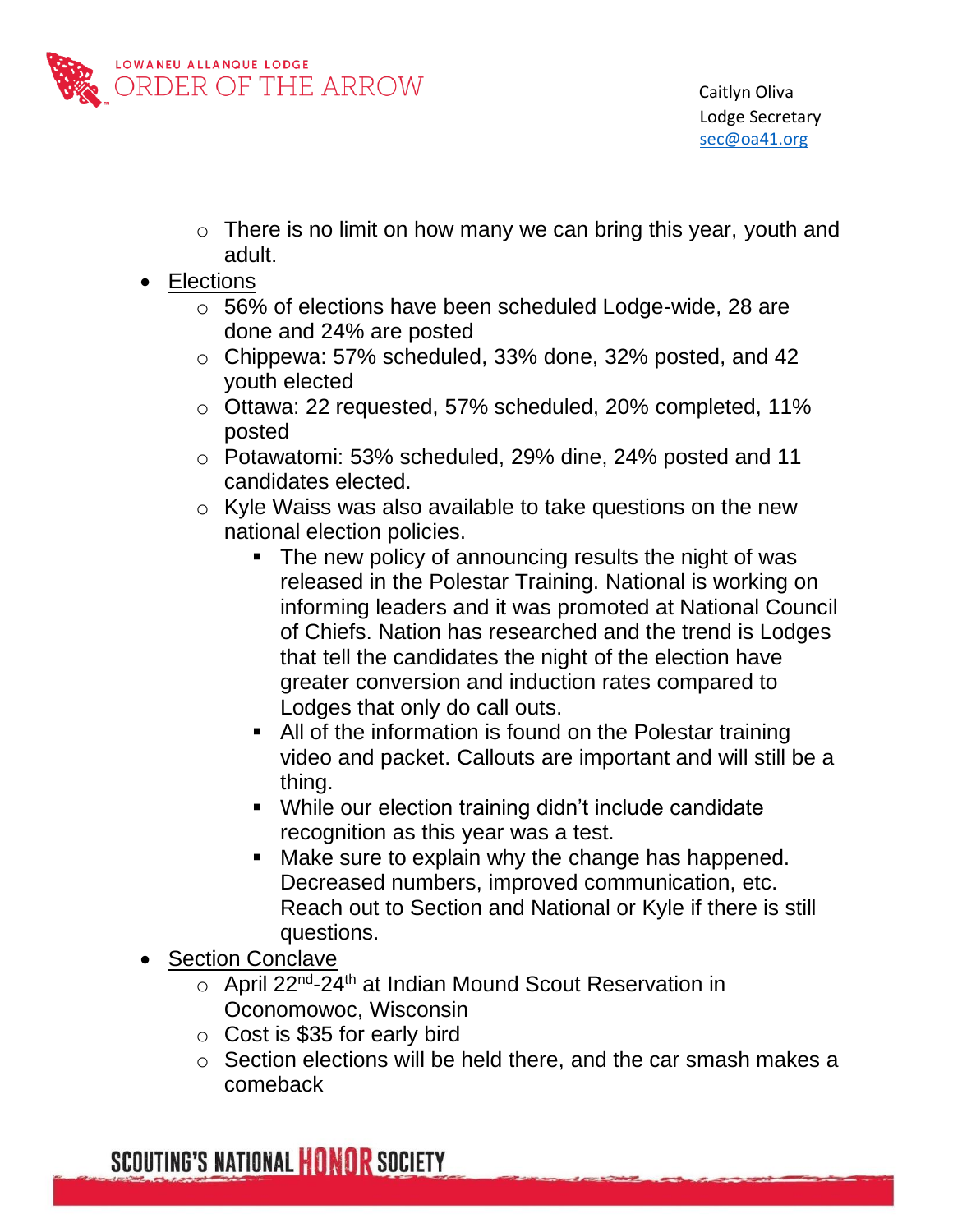

- o When you register, you will get a screen that says "Waiting for Lodge Approval"- don't worry about it, everyone gets this screen
- o Next year we will be hosting Conclave
- Brotherhood Bash
	- o March 12<sup>th</sup> at Camp Big Timber from 2:30-10
	- $\circ$  Check in begins at 2:30
	- o If it has been 6 months since your Ordeal you can come and receive Brotherhood.
	- o Training in the afternoon, includes a dinner of hamburgers and hotdogs, and other activities.
	- o Brotherhood and Activates Committees are adding more activities during the training period and after for non-Brotherhood Candidates (Ordeal and Brotherhood+)
	- o Looking for Nimats- they sit at the table with the candidates to answer questions and then guide them on the hike
- Spring Fellowship
	- o Committee Chairs and Advisers got an email earlier this month to have a meeting later this month on Fellowship planning.
	- o Fellowship will be June 3rd-5th
	- o Budget around \$8,000 but we will not spend all of that
	- o Nico and Austin are head planners
- Other
	- o Austin brought up that one lodge within our Section paid for food at the last Conclave and was looking to see if we could donate money for food this year. It was argued that food costs are a given and we should focus more on getting people to sign up for Conclave to offset the food cost. There was a suggestion to donate money to different committees like Publications and Programing for the information and promotion to trickle down to each Lodge. The issue was tabled for a different discussion, possibly getting a Section Officer to talk more on this.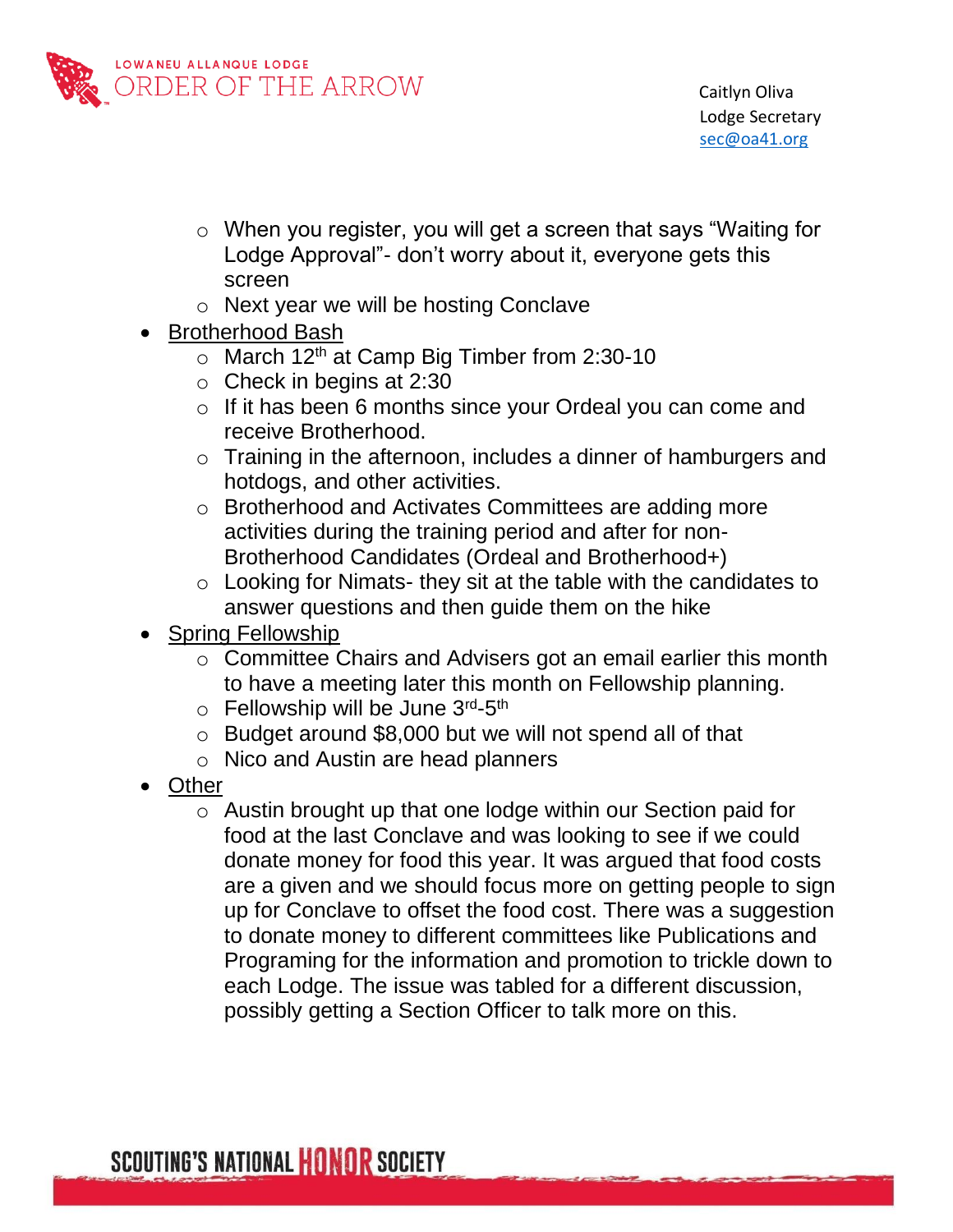

o The Lodge has created an award for Order of the Arrow Representatives. This includes both Youth and Adults. More information will be posted shortly.

# **Old Business**

- Winter Council of Chiefs
	- $\circ$  Was held January 29<sup>th</sup>
	- o LA had the highest youth attendance, beating out Takhone
	- o We officially became Section G9 but will continue the C-7 branding until Conclave.
	- o Went over section budgets, held a couple of meetings, and had officer and adviser trainings
	- o Our sister Lodge is \_\_\_ and we will be talking to the pairing of and
- **Other** 
	- o None

### **Key-3 Minute**

- Lodge Staff Advisor (Mr. Wentzell)
	- o He appreciates everything being done and the examples being set. Encourages people to pay their dues to grow membership and get back to our old numbers. Keep inviting friends, unit members and other units to events. Get numbers up at Conclave and Lodge events. Do your part to get people to events. Keep up the good work.
- Lodge Advisor (Mr. Stoner)
	- o Mentioned that silence means consensus at the last meeting- this meeting was the opposite. The point of E-board meetings is to get opinions out, popular, and unpopular. We can't improve without feedback. While Ryan is upset that meeting went past an hour he will live, the discussions were important. Help boost membership and participate when you can.
- Lodge Chief (Ryan Predki)